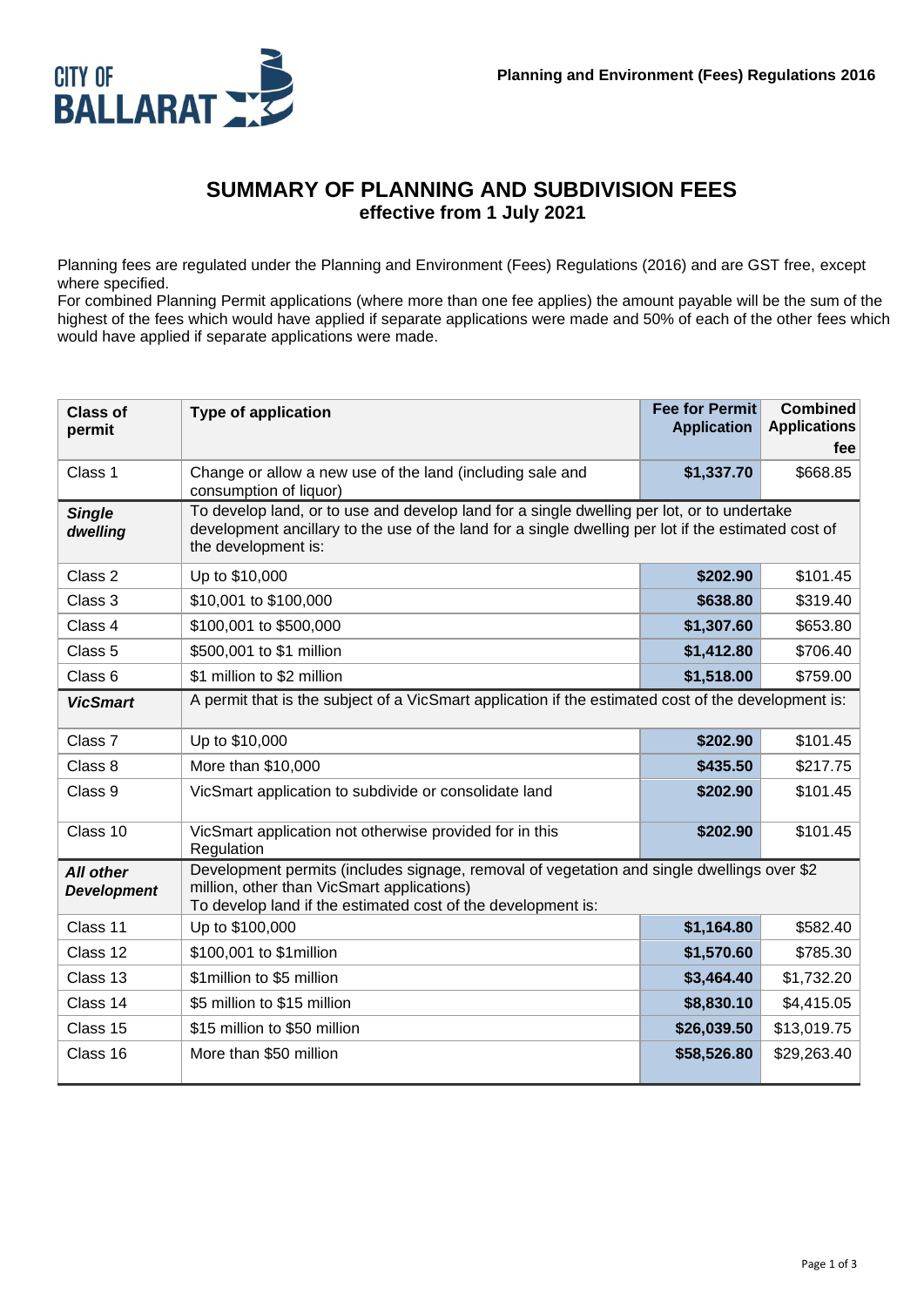| Class of<br>permit | <b>Type of application</b>                                                                                                                                                                                                                                                                                                   | <b>Fee for Permit</b><br><b>Application</b> | <b>Combined</b><br>App<br><b>Half fee</b> |
|--------------------|------------------------------------------------------------------------------------------------------------------------------------------------------------------------------------------------------------------------------------------------------------------------------------------------------------------------------|---------------------------------------------|-------------------------------------------|
| <b>Subdivision</b> | (other than VicSmart applications)                                                                                                                                                                                                                                                                                           |                                             |                                           |
| Class 17           | Subdivide an existing building                                                                                                                                                                                                                                                                                               | \$1,337.70                                  | \$668.85                                  |
| Class 18           | Subdivide land into 2 lots                                                                                                                                                                                                                                                                                                   | \$1,337.70                                  | \$668.85                                  |
| Class 19           | Realignment of a common boundary between 2 lots or to<br>consolidate 2 or more lots                                                                                                                                                                                                                                          | \$1,337.70                                  | \$668.85                                  |
| Class 20           | To subdivide land<br>$($1,337.70$ for each 100 lots created)                                                                                                                                                                                                                                                                 | \$1,337.70                                  | \$668.85                                  |
| Class 21           | To create, vary or remove a restriction within the meaning<br>of the Subdivision Act 1988; or To create or move a right<br>of way; or<br>To create, vary or remove an easement other than a right of<br>way; or<br>To vary or remove a condition in the nature of an easement<br>other than a right of way in a Crown grant. | \$1,337.70                                  | \$668.85                                  |

#### **Subdivision Certification and Engineering Plans**

| <b>Regulation</b> | <b>Purpose</b>                                                                | <b>Fee</b> |
|-------------------|-------------------------------------------------------------------------------|------------|
| 6                 | Certification of a plan of subdivision under section 6 of the Subdivision Act | \$177.40   |
|                   | Alteration of plan under section 10(2) of the Subdivision Act                 | \$112.70   |
| 8                 | Amendment of certified plan under section 11(1) of the Subdivision Act        | \$142.80   |
| 9                 | Checking of engineering plans*                                                | 0.75%      |
| 10                | Engineering plan prepared by Council*                                         | 3.5%       |
| 11                | Supervision of works*                                                         | 2.5%       |

\* Fees marked with an asterisk are based on a percentage amount of the estimated cost of construction works proposed when submitting engineering plans.

| <b>Other</b>  | <b>Miscellaneous fees</b>                                                                                                                                          |            |          |
|---------------|--------------------------------------------------------------------------------------------------------------------------------------------------------------------|------------|----------|
| Class 22      | A permit not otherwise provided for in this Regulation                                                                                                             | \$1,337.70 | \$668.85 |
| <b>Reg 15</b> | Certificate of Compliance under Section 97N                                                                                                                        | \$330.70   | N/A      |
| Reg 16        | For an agreement to a proposal to amend or end an agreement<br>under section 173 of the Act                                                                        | \$668.80   | N/A      |
| Reg 18        | Where a planning scheme specifies that a matter must be done<br>to the satisfaction of a responsible authority, Minister, public<br>authority or municipal council | \$330.70   | N/A      |

# **Permit Application for more than one class**

| <b>Type of Application</b> |                                                                                        | Fee                                                                                                                                   |
|----------------------------|----------------------------------------------------------------------------------------|---------------------------------------------------------------------------------------------------------------------------------------|
| (1)                        | An application for more than one class of<br>permit set out in the above table:        | The sum of:<br>The highest of the fees which would have applied if                                                                    |
| (2)                        | An application to amend a permit in more<br>than one class set out in the above table: | separate applications were made; and 50% of each of<br>the other fees which would have<br>applied if separate applications were made. |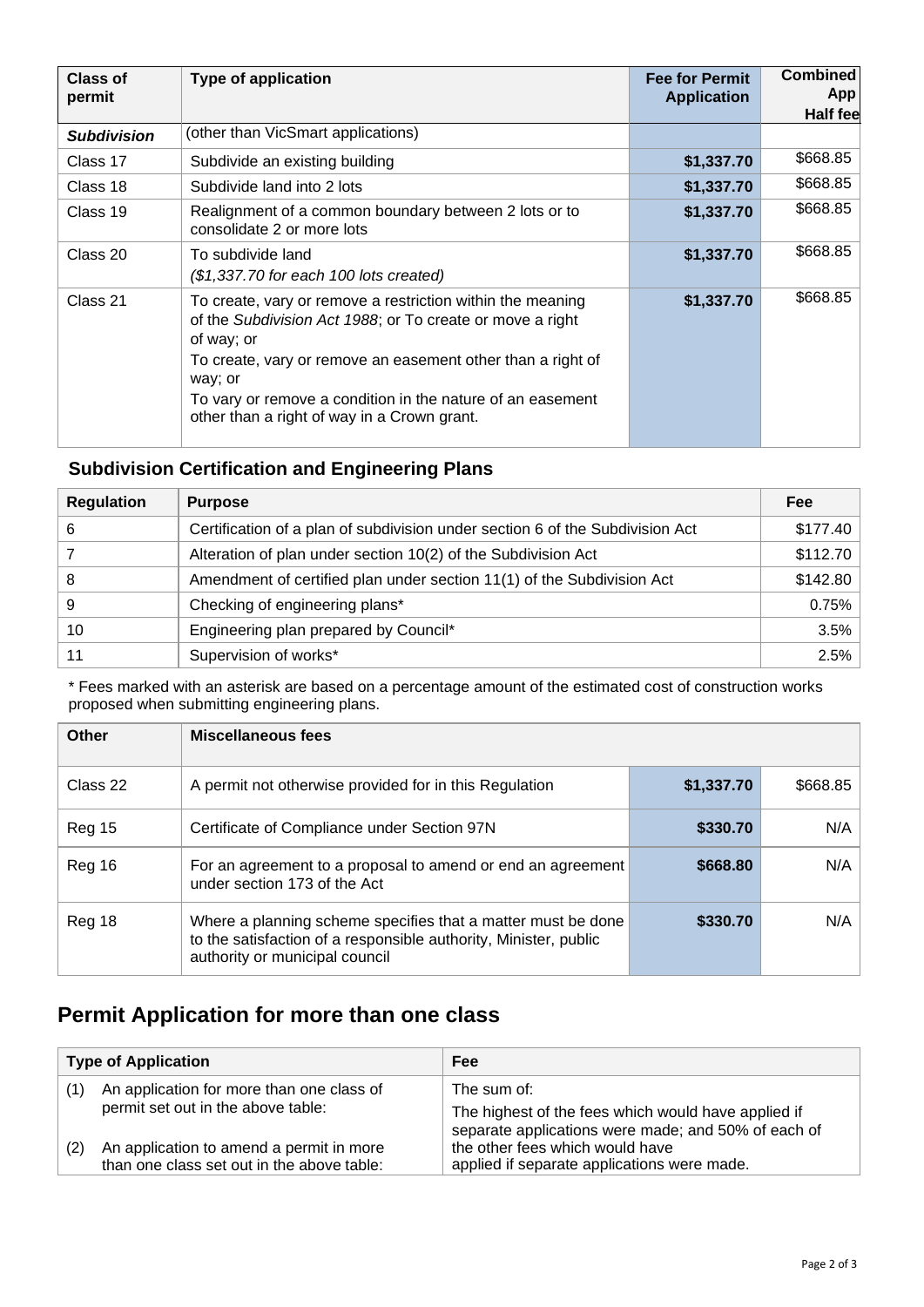# **Amending an application after notice has been given**

| <b>Type of Application</b>                                                                                                             | Fee                                                                                                                                                                                                         |  |
|----------------------------------------------------------------------------------------------------------------------------------------|-------------------------------------------------------------------------------------------------------------------------------------------------------------------------------------------------------------|--|
| Section 57A - Request to amend an<br>application for permit after notice has                                                           | 40% of the application fee for that class of permit or<br>amendment to permit; and                                                                                                                          |  |
| been given; or<br>Section 57A – Request to amend an<br>(2)<br>application for an amendment to a permit<br>after notice has been given: | Where the class of application is changing to a new<br>class of higher application fee, the difference<br>between the fee for the original class of application<br>and the fee for the new class of permit. |  |

### **Amendments to Planning Permits under Section 72 of the Planning and Environment Act**

| <b>Class of</b><br>permit       | <b>Type of application</b>                                                                                                                                                                                                                                                                                                                                                  | <b>Fee for Permit</b><br><b>Application</b> |
|---------------------------------|-----------------------------------------------------------------------------------------------------------------------------------------------------------------------------------------------------------------------------------------------------------------------------------------------------------------------------------------------------------------------------|---------------------------------------------|
| Class 1                         | Amendment to a permit to change the use of the land allowed by the permit or<br>allow new use of the land                                                                                                                                                                                                                                                                   | \$1,337.70                                  |
|                                 | Change to permit conditions or change what permit Allows                                                                                                                                                                                                                                                                                                                    |                                             |
| Class 2                         | Amendment to a permit (other than a permit to develop land for a single dwelling<br>per lot or to use and develop land for a single dwelling per lot or to undertake<br>development ancillary to the use of land for a single dwelling per lot) to change<br>the statement of what the permit allows or to change any or all of the conditions<br>which apply to the permit | \$1,337.70                                  |
| <b>Single dwelling</b>          | if the cost of any additional development permitted by the amendment is                                                                                                                                                                                                                                                                                                     |                                             |
| Class 3                         | Up to \$10,000                                                                                                                                                                                                                                                                                                                                                              | \$202.90                                    |
| Class 4                         | \$10,000 to \$100,000                                                                                                                                                                                                                                                                                                                                                       | \$638.80                                    |
| Class <sub>5</sub>              | \$100,00 to \$500,000                                                                                                                                                                                                                                                                                                                                                       | \$1,307.60                                  |
| Class <sub>6</sub>              | More than \$500,000                                                                                                                                                                                                                                                                                                                                                         | \$1,412.80                                  |
| <b>VicSmart</b>                 |                                                                                                                                                                                                                                                                                                                                                                             |                                             |
| Class <sub>7</sub>              | if the cost of the additional the development is \$10,000 or less                                                                                                                                                                                                                                                                                                           | \$202.90                                    |
| Class 8                         | if the cost of the additional the development is more than \$10,000                                                                                                                                                                                                                                                                                                         | \$435.90                                    |
| Class 9                         | to a class 9 permit                                                                                                                                                                                                                                                                                                                                                         | \$202.90                                    |
| Class $10$                      | to a class 10 permit                                                                                                                                                                                                                                                                                                                                                        | \$202.90                                    |
| <b>All other</b><br>development | if the cost of any additional development permitted by the amendment is                                                                                                                                                                                                                                                                                                     |                                             |
| Class 11                        | Up to \$100,000                                                                                                                                                                                                                                                                                                                                                             | \$1,164.80                                  |
| Class 12                        | \$100,001 to \$1 million                                                                                                                                                                                                                                                                                                                                                    | \$1,570.60                                  |
| Class 13                        | More than \$1 million                                                                                                                                                                                                                                                                                                                                                       | \$3,464.40                                  |
| <b>Subdivision</b>              |                                                                                                                                                                                                                                                                                                                                                                             |                                             |
| <b>Class 14-19</b>              | Amend a subdivision Permit (fee applies per 100 lots)                                                                                                                                                                                                                                                                                                                       | \$1,337.70                                  |